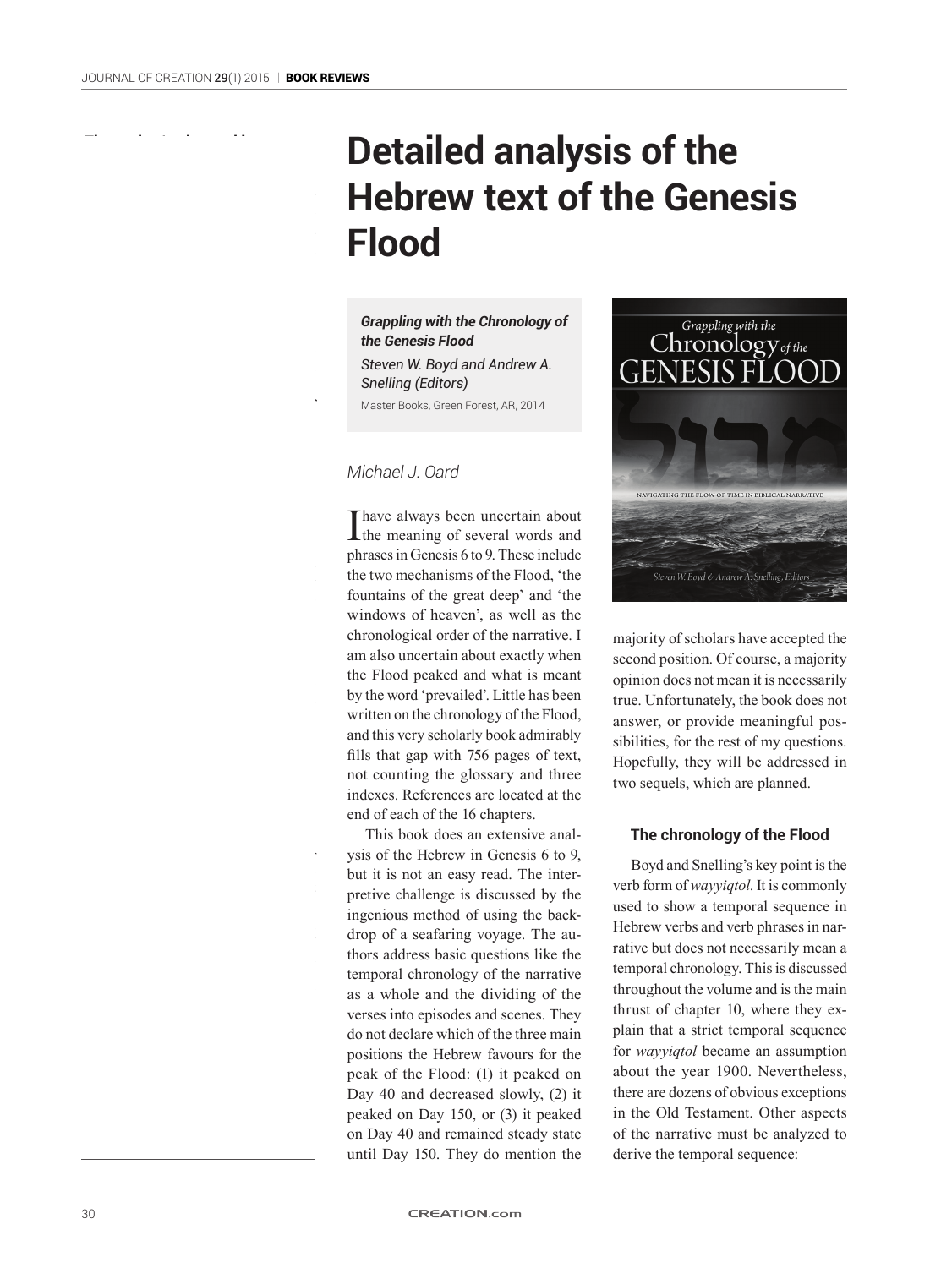"… individual events of the Flood narrative depend not on the presence or absence of the *wayyiqtol*, but on other contextual and linguistic factors" (p. 356).

The assumption that Genesis 6 to 9 is a strict temporal sequence has resulted in several absurdities. Among them is that Noah would have had to enter the Ark three separate times, in Genesis 7:7, 13, and 15. Unfortunately, the temporal assumption reinforced the Documentary Hypothesis, which claims the first five books of the Bible are a compilation of four or more authors or traditions, and that Genesis 6 to 9 was cobbled together by two or possibly three of these authors. According to the hypothesis, later an editor put the accounts together into one. Recognizing that the *wayyiqtol* is not always sequential pulls the rug out from under the Documentary Hypothesis.

Further principles of Hebrew grammar indicating temporal order are developed in chapters 11 to 13. In chapter 14, this enables the authors to subdivide the narrative into three episodes and 18 scenes. Each scene represents a narrative unit. Non-negotiable fixed chronological points are defended. They include Genesis 7:1, the beginning of the Flood and the age of Noah; Genesis 8:4, the Ark grounding at 150 days; Genesis 8:5, the tops of the mountains being observed; Genesis 8:13, Noah's age when the waters had dried up and he removed the covering of the Ark; and Genesis 8:14, the age of Noah when the earth was dry.

Along the way, we are given an analysis of the various extant manuscripts of Genesis 6 to 9. As the authors stress, it is necessary to know the original Hebrew before we can analyze the chronology. As it turns out the Masoretic and Samaritan Pentateuch texts are the best for this purpose. The Septuagint apparently has difficulties. The authors also list and analyze opinions on Flood chronology. They mention the elaborate chiastic structure<sup>1</sup> of the Flood account, but they indicate the structure is not absolute.

## **Geological and geophysical issues**

Chapters 5 to 7 interrupt the Hebrew analysis to discuss geological and geophysical issues. The chapters present one model of the Flood, but the analysis of the Hebrew can be incorporated into other Flood models as well. Chapters 5 to 7 appear to be an unnecessary intrusion into a book, the main theme of which is Hebrew chronology. There is much I can agree with in these chapters. Chapter 5 is a good history of Flood and secular

geology. I agree the relative sea level, the level of the floodwater, oscillated; the mountains rose late in the Flood; and the Flood waters regressed after Day 150, followed by a post-Flood rapid Ice Age. Reasons for the general fossil order in sections 4 to 6 of chapter 7 are particularly praiseworthy.

Many Flood geologists will disagree with some aspects of the geological and geophysical model the book presents. Some will take issue with catastrophic plate tectonics (CPT) and question whether the geological column represents an absolute temporal sequence of biblical earth history. Also disputed is whether the pre-Flood/Flood boundary is just below the Precambrian/Cambrian boundary of the geological column. North American megasequences are considered absolute, and the Flood/post-Flood boundary appears to be somewhere between the Cretaceous/Tertiary and the mid Tertiary. Boyd and Snelling declare a consensus among creationists on the pre-Flood/Flood boundary where there is none. Froede and I have demonstrated the pre-Flood/Flood boundary is equivocal.<sup>2,3</sup> The Cambrian<sup>4</sup> strata could not have been deposited immediately after the beginning of the Flood since they are the bottom layer of a thick, widespread layer of Paleozoic and Mesozoic strata that has very little



**Figure 1.** Schematic of the Grand Staircase north of Grand Canyon, which is located near the top of the anticline of the Kaibab Plateau (drawn by Peter Klevberg).